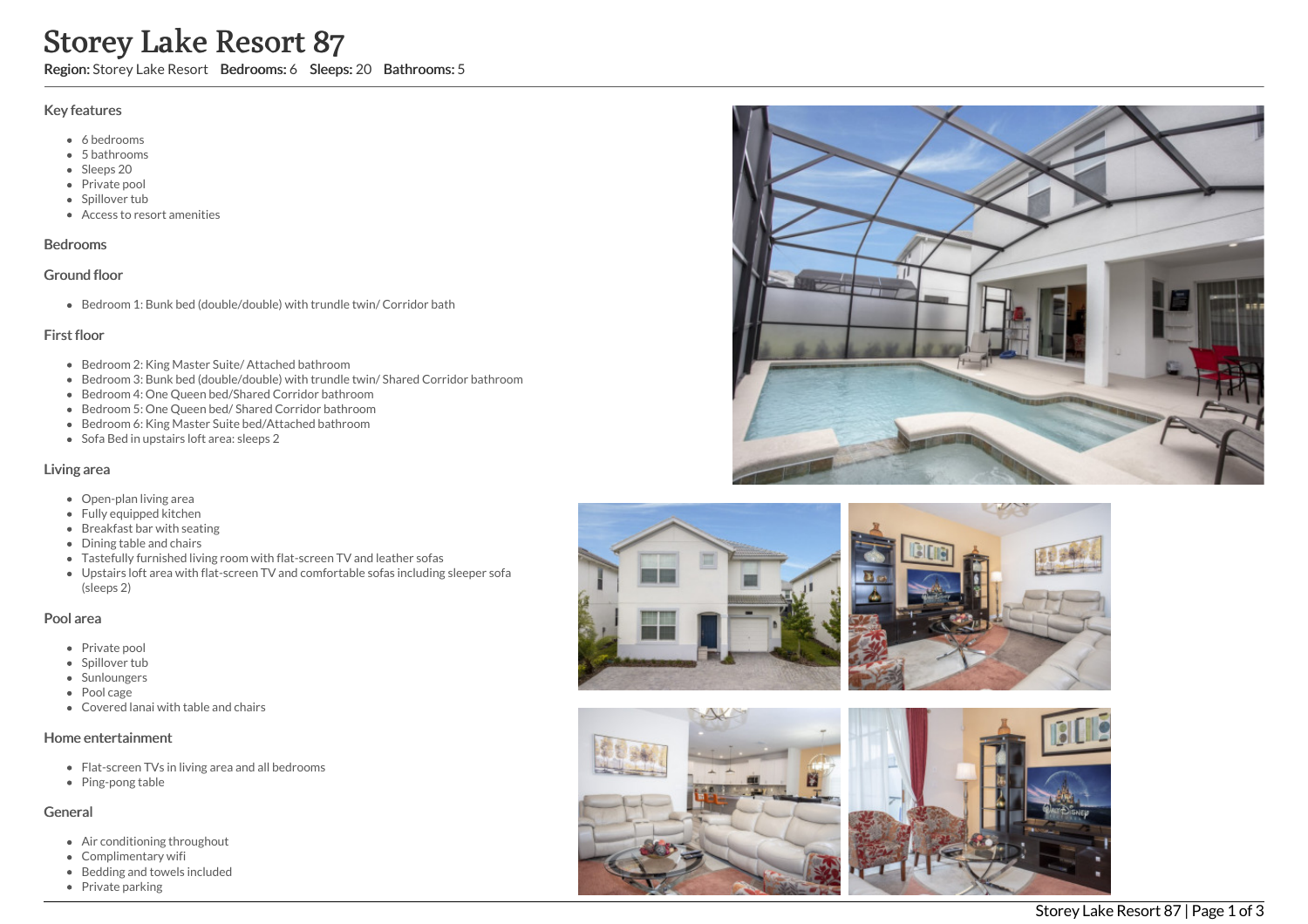## Laundry room

- Washer and dryer
- Iron and ironing board

## Children's equipment available for hire

- Crib
- Stroller
- $\bullet$  High chair
- Pack and play

## Resort facilities

Situated just 17 miles from Orlando International Airport, Storey Lake Resort is ideally located within close proximity to Orlando $A\phi$ ,  $\phi$ ,  $\phi$ s major attractions. Guests at this resort can enjoy full access to a range of first-class amenities based around the impressive clubhouse  $A \phi a$ , - Ëce The Hideaway $A \phi a$ , - $a$ ,  $\phi a$ . Here, you will find a 9-hole mini golf course, volleyball courts, a fully-equipped fitness center and kayak rentals. The resort also features a large communal pool and spa, waterslides and a lazy river where guests can enjoy a 5\* poolside dining and drinks service.

- Supermarket 1 mile
- $\bullet$  Shopping mall 2 miles
- Disney World 5 miles
- $\bullet$  Seaworld 7 miles
- Universal Studios 10 miles
- Legoland 37 miles
- Airport 17 miles
- Beaches 69 miles